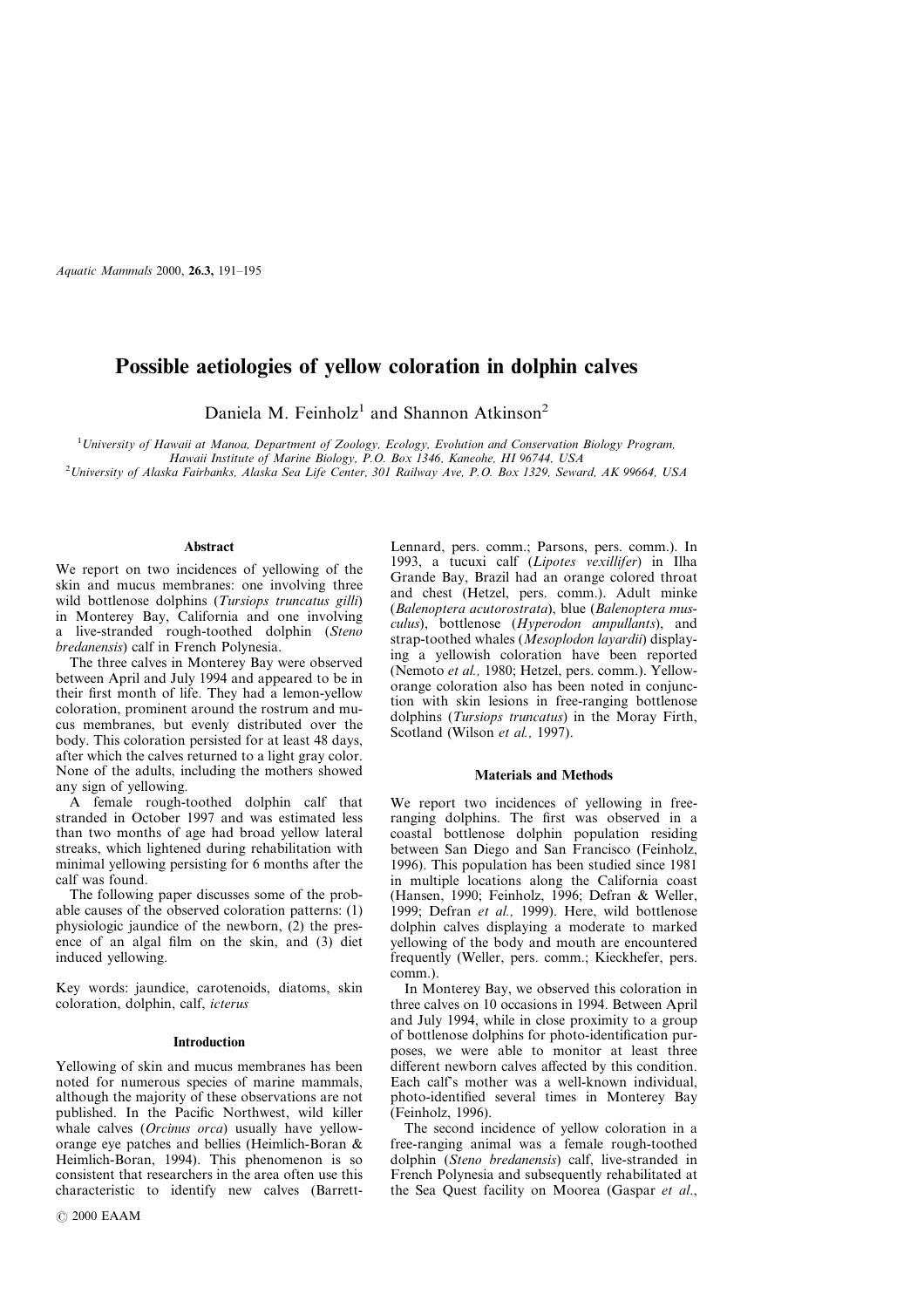# 192 *Daniela M. Feinholz and Shannon Atkinson*

2000). The calf stranded in October 1997, possibly after having been separated from its mothers, and was estimated between 4–6 months of age.

#### **Results**

All affected calves in Monterey Bay appeared to be within their first month of life, based mainly on size, the presence of fetal folds at the time of sighting, and the fact that the mothers were known individuals seen with no calf a few weeks before. The yellow coloration was detected visually and contrasted sharply with the dark gray coloring of the mothers and other adults. All calves presented the same coloration pattern and appeared lemon yellow in full sunlight. The color was more vivid around the rostrum and inside the mouth and was less pronounced, but evenly distributed over the entire body surface. The calves' mouth was visible because of the characteristic swimming pattern of neonatal dolphins, which tend to stick their head out of the water at each surfacing. The skin coloration in the calves persisted for at least 48 days (29 April to 27 July), while none of the mothers showed signs of yellowing. The same mothers were sighted with their calves after July 1994, but all calves at that time were light gray in color, indicating the yellowing was transitory.

The rough-toothed dolphin calf in French Polynesia had broad yellow lateral areas when found. These areas lightened during rehabilitation, with minimal yellow coloring persisting for the next 6 months.

Total bilirubin concentrations were measured for the stranded rough-toothed dolphin calf in blood collected routinely throughout the first six months of rehabilitation. Total bilirubin concentration was 1.5 mg/dL on October 13 (a day after the calf was found) and was higher than the normal range for dolphins, which is between 0 and 0.3 mg/dL (Sweeney, pers. comm.). Five days later, total bilirubin concentration in the calf's blood was 0.3 mg/ dL, and by June 1998 it was down to 0.1 mg/dL, indicating a gradual return to levels considered normal. Because no specific tests were performed to confirm the diagnosis no final conclusions can be drawn.

#### **Discussion**

Several causes can be postulated for the yellowing of the skin in these calves. We discuss four, which we believe most closely match the observed patterns: (1) physiologic jaundice of the newborn; (2) the presence of an algal film on the skin; and (3) or diet-induced yellowing and, (4) adaptive coloration.

Firstly, physiologic jaundice of the newborn is a form of haemolytic jaundice, caused by a breakdown of red blood cells with the production of bilirubin (a yellow-brown substance), at a rate which exceeds the capacity of the liver to conjugate and eliminate it (Jubb & Kennedy, 1970; Jones & Hunt, 1983). The clinical manifestation of physiologic jaundice of the newborn, cutaneous and scleral *icterus,* can be seen in approximately onehalf to two-thirds of all newborn humans on the third to the sixth days of life. In most cases, this condition, when untreated, resolves by the third to the sixteenth week of life (Gartner & Alonso, 1993).

Gartner and Alonso (1993) believe 'all species of mammals share with the human the same basic developmental phenomena that produce physiologic jaundice in the newborn human', but also state that 'the occurrence of a similar clinical manifestation or even biochemical evidence of hyperbilirubinemia in other mammals is controversial and uncertain'. Nonetheless, the phenomenon has been documented in a few species. Newborn non-human primates, for example, have a pattern of physiologic jaundice that closely parallels that of the human infant, including the transient appearance of cutaneous *icterus* (Lucey *et al.,* 1963).

Documented cases of jaundice among marine mammals include 22 premature or young harbour seal (*Phoca vitulina*) pups  $(\leq 10$  days old) either abandoned, separated from their mothers, or stranded in the wild (Dierauf *et al.,* 1986), and a bottlenose dolphin bred in captivity which died 93 hours after birth (Thurman & Williams, 1986).

Bilirubin is not ordinarily a seriously harmful substance, although it possibly contributes to the development of necrosis of the renal epithelium. In general, accumulation of bilirubin in blood and tissues does not appear particularly harmful in the adult human or other mammals, but it does seriously affect the developing neonatal brain (Jones & Hunt, 1983).

In Monterey Bay, only visual observations of wild bottlenose dolphin calves were available. Nonetheless, the progression in the skin coloration observed in these calves parallels the pattern seen in the stranded rough-toothed dolphin calf, human infants, and other mammalian neonates affected by iaundice. The yellow coloration was, in fact, present within the first month of life, was especially apparent around the mouth, and was temporary, lasting at least 48 days.

The appearance of a yellow coloration in the Polynesian rough-toothed dolphin was associated with elevated blood bilirubin levels. It is therefore reasonable to postulate a potential, though unproven, link between these two phenomena. Meyer and Harvey (1998) stated that only bilirubin concentrations greater than 2 to 3 mg/dL impart a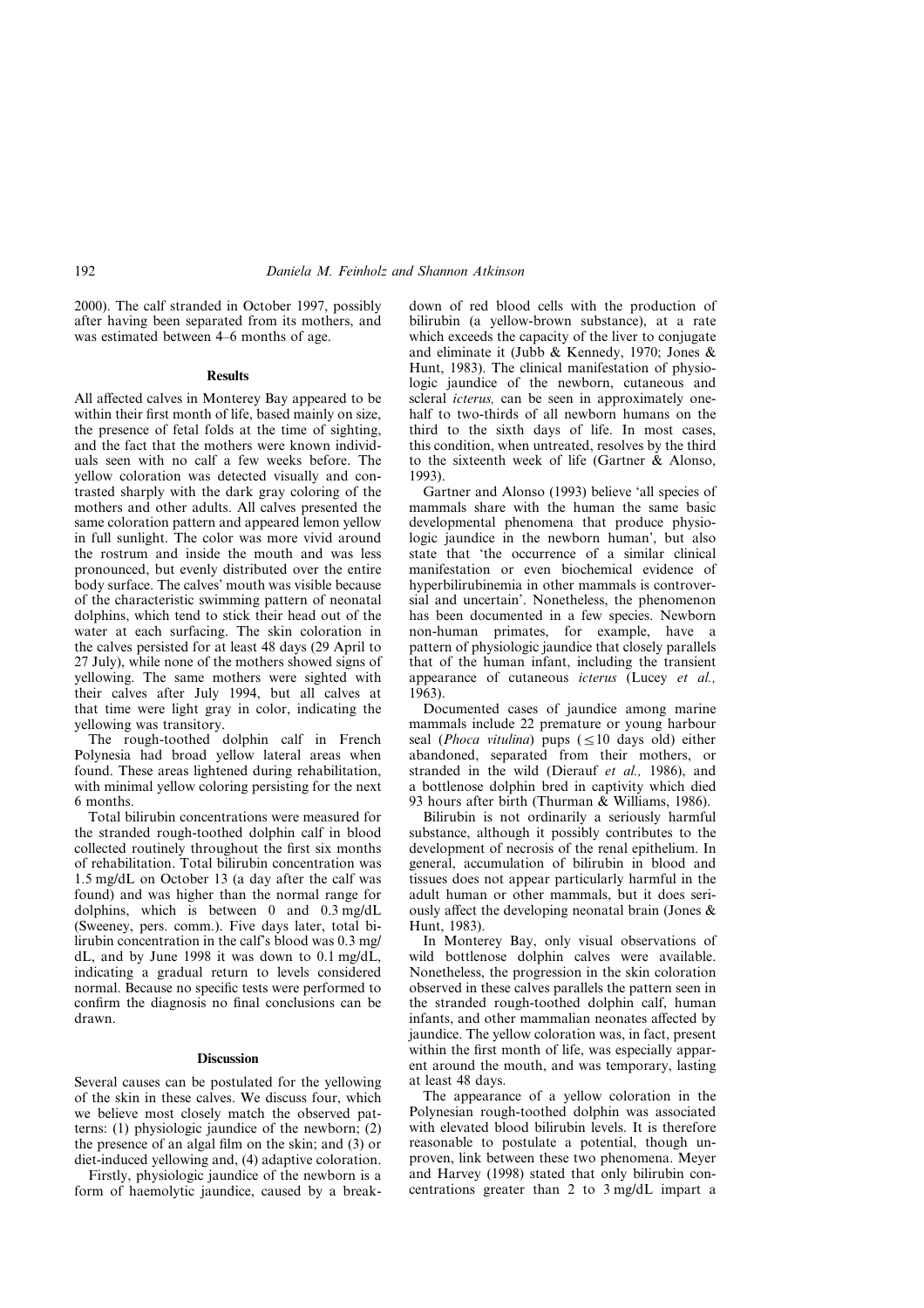## *Possible aetiologies of yellow coloration in dolphin calves* 193

yellow coloration to tissue other than plasma but these authors were not specifically referring to dolphins when making this statement.

Secondly, a variety of diatom taxa occur in patches or colonies on the skin of cetaceans (Hart, 1935; Usachev, 1940; Okuno, 1954; Nemoto, 1956; Holmes *et al.,* 1993). Several species of diatoms, such as *Cocconeis ceticola* and related forms thrive in waters  $13^{\circ}$ C or colder, and skin infestations in cetaceans tend to disappear after migration to warmer waters (Nemoto *et al.,* 1980). Infestations generally appear brown, greenish-brown or orange in color (Holmes *et al.,* 1993), and the diatoms causing them currently are considered primarily non-planctonic and found exclusively on the skin of cetaceans (Holmes & Nagasawa, 1995). In Monterey Bay, Morejohn (1980) reported observing at least 15 species of diatoms on the skin of the Dall's porpoise (*Phocoenoides dalli*), the harbour porpoise (*Phocoena phocoena*) and the Pacific white-sided dolphin (*Lagenorhyncus obliquidens*). Van Bonn and Denys (1997) reported the occurrence of 'coffee-colored' skin films of the diatom *Epipellis oiketis* on bottlenose dolphins in San Diego Bay, California. This same diatom was reported from killer whales and Dall's porpoises north of Monterey Bay, California (Holmes, 1985).

There currently is no evidence for a distinct pattern of diatom infestation among age classes in cetaceans, and Holmes *et al.* (1993) postulated that bodily contact is the most likely form of transfer for these diatoms. No skin scrapings were collected from any of the dolphin calves that we report on. However, if the presence of an algal film is accepted as a possible explanation for the Monterey Bay bottlenose dolphin calves' yellow color, then it is unclear why the same infestation was not observed on any of the adults in the school. Perhaps the newborn dolphin skin is more sensitive to infestation, lacking the necessary defense mechanisms to prevent it.

If an algal film was the aetiology for the yellow coloration of the rough-toothed dolphin calf, despite the elevated total bilirubin concentration found in the blood, then the temperature range for these diatoms must be greater than that reported by Holmes *et al.* (1993) and Nemoto *et al.* (1980), because sea surface temperature around French Polynesia ranges between 23–26°C.

Thirdly, carotenoids are essential to the well being of living organisms and only certain microorganisms, fungi, algae, and higher plants are able to synthesize them '*de novo*'. Animals, therefore, depend on a dietary supply of carotenoids (Estermann, 1994). Ingestion of high levels of carotenoids produces a markedly yellow or orange skin pigmentation in human infants, and is caused by higher than normal dietary intake of carotenoids,

which also can be transferred to an infant in breast milk during lactation (Massam & Heycock, 1981). Carotenoid concentration in human milk is extremely variable within and between individuals, depends heavily on the mother's dietary intake, and is particularly elevated in human *colostrum* (Patton *et al.,* 1990; Giuliano *et al.,* 1994; Jackson *et al.,* 1998; Liu *et al.,* 1998).

Yellowish-orange pigmentation due to high dietary intake of carotenoids was observed in minke whales from the Antarctic (Koto, 1979). Cetaceans' prey, such as fish and crustaceans are rich in carotenoids, which color their integuments and other organs yellow, orange, or red (Estermann, 1994; Torrissen, 1995; Wozniak, 1996). Over 20 different types of carotenoids have been isolated from fish, the dominant pigment being astaxanthin (Tanaka, 1978; Worzniak, 1996).

Fish and crustaceans constitute the main diet of coastal bottlenose dolphins in California (Defran & Weller, 1999) and presumably that of the roughtoothed dolphins in French Polynesia. We were not able to locate published reports on carotenoid content in cetacean milk, but we assume that dolphin mothers dispense dietary carotenoids to the newborn through milk much like other mammals.

A carotenoid induced yellowing of the Monterey Bay calves' skin would be possible if the neonates were absorbing high levels of carotenoids from their mothers' milk. Why this should be the case is presently unclear, although bottlenose dolphins in Monterey Bay occasionally feed on salmon, a prey item with potentially high carotenoid content (Simpson, 1982). This explanation is less tenable for the rough-toothed dolphin calf in French Polynesia since it may have been separated from its mother for a period of time before stranding.

Finally, the skin coloration of these dolphin calves may be adaptive, perhaps serving the function of calf recognition within the social system, or it may be in some way cryptic. Change from neonatal to adult color has been documented in other odontocetes. To name a few examples, Commerson's dolphins (*Cephalorhyncus commersonii*) are born completely brown and develop their black and white markings with age, northern right whale dolphins (*Lissodelphis borealis*) are light gray to creamy white at birth but assume the adult coloration within their first year, and belugas (*Delphinapterus leucas*) are slate grey to pinkish brown at birth and develop into a uniform blue or bluish gray as juveniles before attaining their snow white coloration as adults (Leatherwood & Reeves, 1983).

If the reported yellowing is adaptive this coloration should be common within the two species in question as it is in killer whale calves in the Pacific Northwest (Heimlich-Boran & Heimlich-Boran,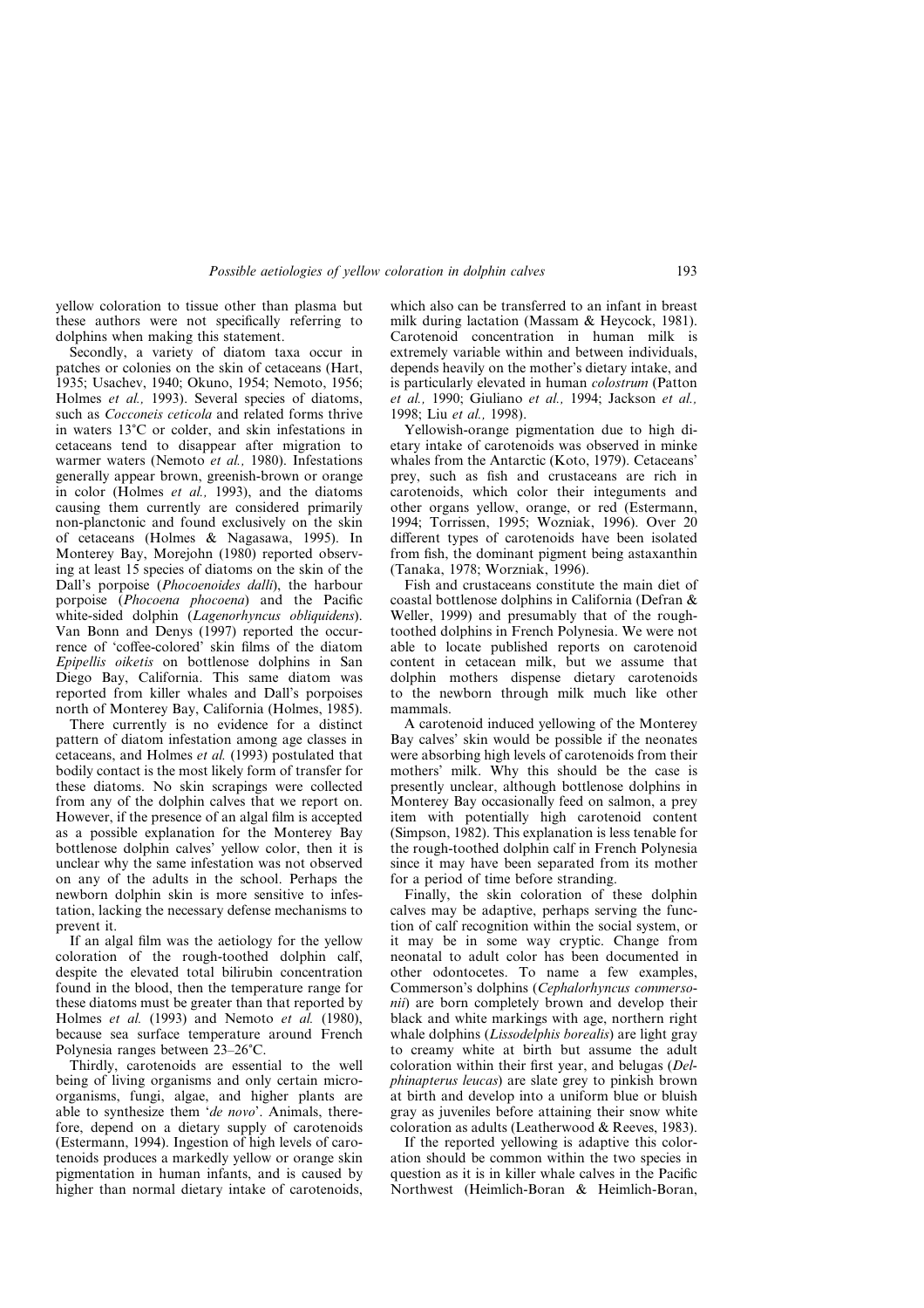# 194 *Daniela M. Feinholz and Shannon Atkinson*

1994). Not enough data is currently available to evaluate what proportion of calves in the California dolphin population, or in rough-toothed dolphins in French Polynesia has this coloration pattern.

We ultimately cannot make any conclusive statement about the nature of the causes of the yellow coloration observed in the two cases we reported. We nonetheless note that the coloration exhibited by the Monterey calves was different from that typically observed in dolphins covered with algal films (Feinholz, personal observation), which normally are found in patches and are a darker yellowbrown color as opposed to the bright lemon-yellow observed.

It would be interesting to test the levels of bilirubin in captive calves routinely to refine what is known about the normal range for a calf. Routine collection of skin samples from stranded animals also would greatly enhance the understanding of patterns of diatom infestation. In the case of carotenoid induced pigmentation, we could not find any documented cases in mammals, other than humans, but the possibility of such an occurrence could be tested in captive animals by feeding mothers a diet high in carotenoid content during lactation. This should be done after assessing normal levels of carotenoids in dolphin milk.

Yellow coloration in dolphin calves may have a variety of aetiologies, and certainly the first two we proposed have been documented. Nonetheless, the amount of available information is very limited, and, in many cases, observations of yellow calves in various species of cetaceans are not reported.

#### **Acknowledgments**

We acknowledge Drs. Cecile Gaspar and Jay Sweeney for their information on the roughtoothed dolphin; Susie Hanlan for double-checking the Monterey Bay sighting information; the many people that responded to inquiries through MARMAM; Dr. William Van Bonn, Dr. Jay Sweeney, Dr. Jeanette Thomas and all other reviewers for improving the quality of this manuscript. The studies that led to this paper were funded by Earthwatch Expeditions, Inc., The Center for Field Research (to D.F.), Dolphin Quest Inc., and Sea Grant at the University of Hawaii, Institutional Grant No. NA86R6-0041, publication No. JC-99-12 (to S.A.).

#### **Literature Cited**

- Defran, R. H. & Weller, W. D. (1999) Occurrence, distribution, site fidelity, and school size of bottlenose dolphins (*Tursiops truncatus*) in the Southern California Bight. *Marine Mammal Science* **15,** 366–380.
- Defran, R. H., Weller, D. W., Kelly, D. L. & Espinosa, M. A. (1999) Range characteristics of Pacific coast

bottlenose dolphins (*Tursiops truncatus*) in the Southern California Bight. *Marine Mammal Science* **15,** 381–393.

- Dierauf, L. A., Dougherty, S. A. & Lowenstein, L. J. (1986) Survival versus non-survival determinants for neonatal harbor seals. *Journal of the American Veterinary Medical Association* **189,** 1024–1028.
- Estermann, R. (1994) Biological functions of carotenoids. *Aquaculture* **124,** 219.
- Feinholz, D. M. (1996) Pacific coastal bottlenose dolphins (*Tursiops truncatus gilli*) in Monterey Bay, California. M.S. Thesis. San Jose State University, Moss Landing Marine Laboratories, P.O. Box 480, Moss Landing, California 95039.
- Gartner, L. M. & Alonso, E. (1993) Physiologic jaundice of the newborn: animal models of perinatal development. *Advances in Veterinary Science and Comparative Medicine* **37,** 61–86.
- Gaspar, C., Lenzi, R., Reddy, M. L., Sweeney, J. (2000) Spontaneous lactation by an adult *Tursiops truncatus* in response to a stranded *Steno bredanensis* calf. *Marine Mammal Science* **16**(3), 653–658.
- Giuliano, A. R., Neilson, E. M., Yap, H. H., Baier, M. & Canfield, L. M. (1994) Quantitation and inter/intra individual variability in major carotenoids of mature human milk. *Journal of Nutritional Biochemistry* **5,** 551–556.
- Hansen, L. J. (1990) California coastal bottlenose dolphins. Pages 403–420. In: S. Leatherwood & R. R. Reeves (eds) *The Bottlenose Dolphin.* Academic Press, San Diego, CA.
- Hart, T. J. (1935) On the diatoms of the skin film of whales and their possible bearing on problems of whale movements. *Discovery Reports* **10,** 247–282.
- Heimlich-Boran, S. & Heimlich-Boran, J. (1994) *Killer Whales.* Voyageur Press Inc., Stillwater MN 55082.
- Holmes, R. W. (1985) The morphology of diatom epizoic on cetaceans and their transfer from *Cocconeis* to two genera, *Bennettella* and *Epipellis. Br. Phycol. Journal* **20,** 43–57.
- Holmes, R. W. & Nagasawa, S. (1995) *Bennettella constricta* (Nemoto-Holmes) and *Bennettella berardii* sp. nov. (*Bacillariophyceae: Chrysophyta*) as observed on the skin of several cetacean species. *Bulletin of the National Science Museum* Series B. **21,** 29–43.
- Holmes, R. W., Nagasawa, S. & Takano, H. (1993) The morphology and geographic distribution of epidermal diatoms of the Dall's porpoise (*Phocoenoides dalli* True) in the northern Pacific Ocean. *Bulletin of the National Science Museum* **19.**
- Jackson, J. G., Lien, E. L., White, S. J., Bruns, N. J. & Kuhlman, C. F. (1998) Major carotenoids in mature human milk: longitudinal and diurnal patterns. *Journal of Nutritional Biochemistry* **9,** 2–7.
- Jones, T. C. & Hunt, R. D. (1983) *Veterinary Pathology.* Lea & Febiger, Philadelphia, MD.
- Jubb, K. V. F. & Kennedy, P. C. (1970) *Pathology of Domestic Animals.* Academic Press, New York, N.Y.
- Koto, H. 1979 Carotenoid colored minke whale from the Antarctic. *Scientific Report of the Whales Research Institute* **31,** 97–99.
- Liu, Y., Canfield, M. J. & L. M. (1998) Enzymatic hydrolysis, extraction, and quantitation of retinol and